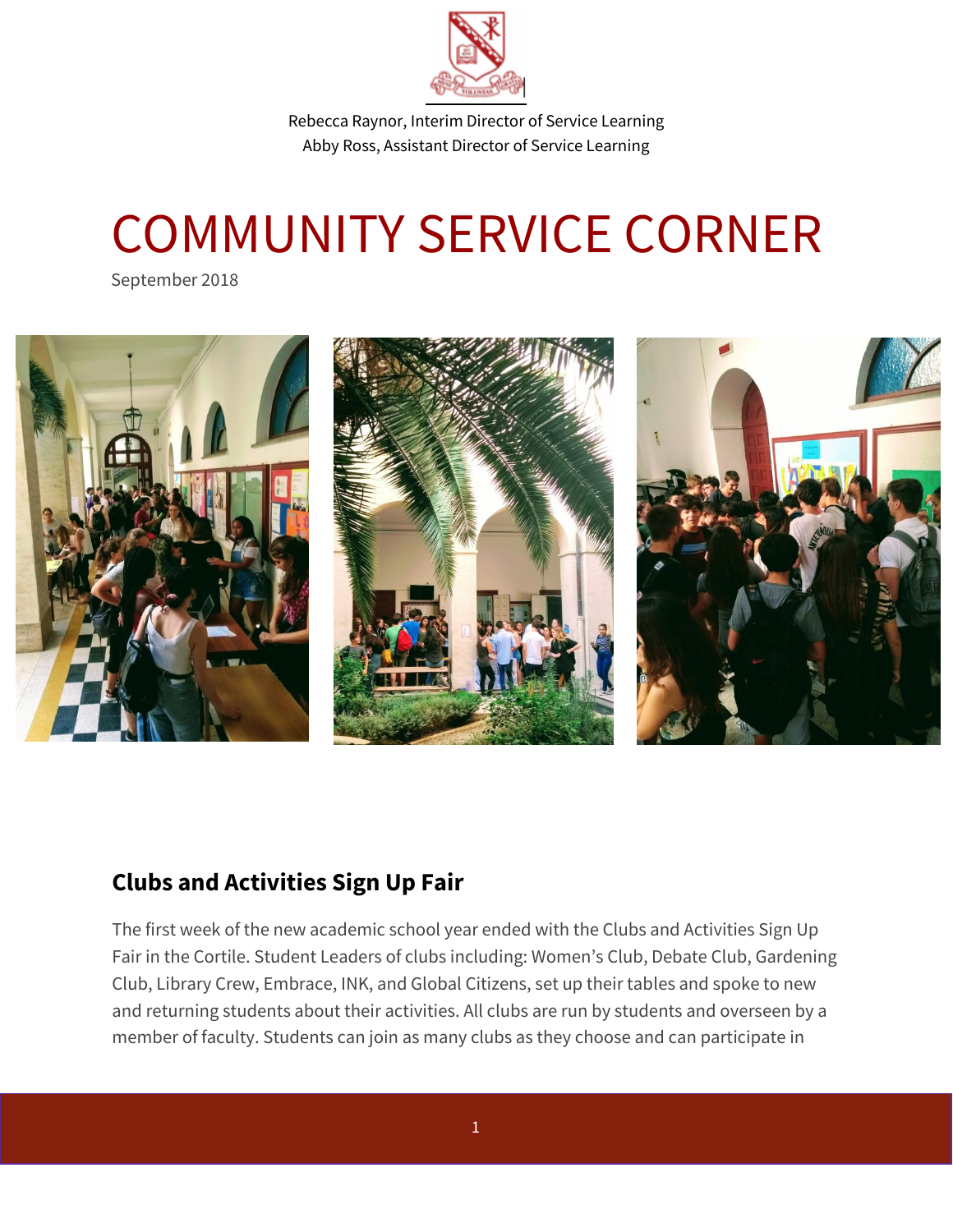weekly meetings, fundraising events, outreach activities, and awareness campaigns. It's an excellent way to meet new friends and make a change.

## **Reflections on the Summer Service Trip to Casa di Andrea**

Reflecting on their time at the Casa di Andrea, in Rome, with Annie Jacquet, Angelica La Rosa and Marina Appoloni describe their experiences:



"La Casa di Andrea is a lovely and loving home to children suffering of terminal diseases, where these find strength so that these diseases may be overcome. The home bursts with laughter when the sun is out and the kids play, and this serenity shows to increase my own admiration of the children, from which much can be learned. Sometimes it is hard for everyone to play together because some children are under special medical care and are unable to walk, run, play outside. It is devastating to imagine how the children may feel when they decide to retire themselves in their rooms, alone, rather than in company, because of fearing feeling left out, or fearing to be unable to keep up with the group. Yet, many put all their hearts and souls in the things they love. I met a boy whose dream was that of becoming a dancer, and he loves singing. Due to a grave disease on part of his leg he is most probably forced to give up on his career life dream, and yet he dances, and with great passion he sings